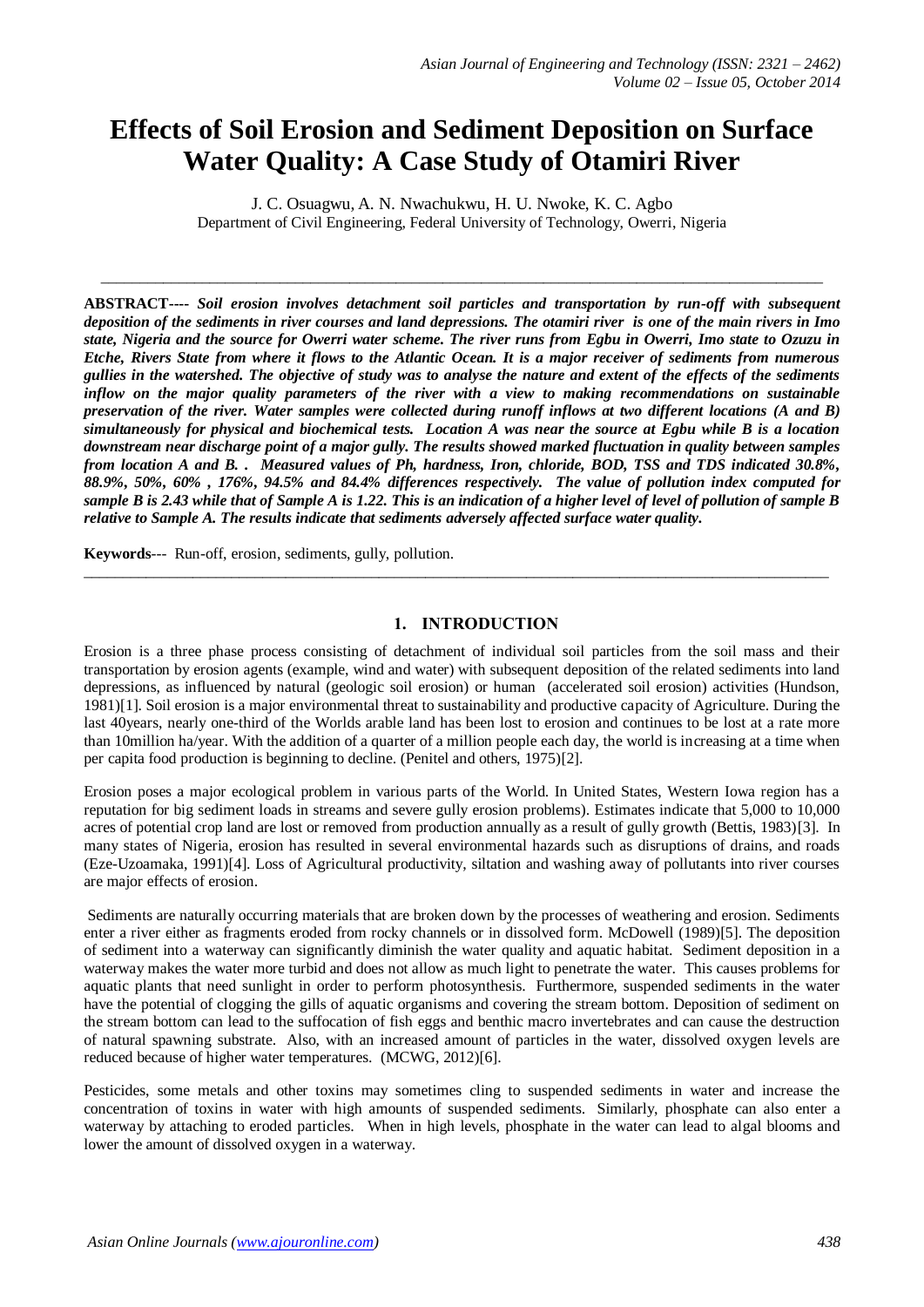The most troublesome nutrient element is phosphorous. Freshwater ecosystems developed under very low phosphorous can stimulate production of algae blooms. The organisms in the aquatic system decompose the algae to use as food source. In the process they also use significant amounts of oxygen. Pesticides, some metals and other toxins may sometimes cling to suspended sediments in water and increase the concentration of toxins in water with high amounts of suspended sediments. Similarly, phosphate can enter a waterway by attaching to eroded particles.

The otamiri River is one of the main Rivers in Imo State Nigeria. The river runs from Egbu Past, owerri and through Nekede, Ihiagwa, Eziobodo, Olukwu Umuisi, Mgbirichi and Umuagwo to ozuzu in Etche, in Rivers State from where it flows to the Atlantic Ocean. (Anyanwu 2009)[7]. The Otamiri watershed covers about  $10,000$ k $m<sup>2</sup>$  with annual rainfall 2250-2500mm. The watershed is mostly covered by depleted rainforest vegetation, with mean temperatures of  $27^{\circ}$ C throughout the year. (Onweremadu, 2007)[8] the River is joined by the Nworie at Nekede in owerri, a river of about 9.2km length. (Acholonu, 2008)[9].

The study covered the three local government areas in Owerri starting from the source at Egbu to Ihiagwa A total of 12 major gullies discharging into the river were located within the study area. The objective of study was to analyse the nature and extent of the effects of the sediments inflow on the major quality parameters of the river with a view to making recommendations on sustainable preservation of the river.

## **2. MATERIALS AND METHODS**

The parameters of interest are Pathogenesis, PH, Biochemical Oxygen Demand (BOD), Hardness, Total Suspended Solids (TSS), Total Dissolved Solids (TDS), Turbidity, Iron and Chloride contents. Samples (A and B) were collected at two locations for relevant tests and comparative analysis.

Sample A was collected at a point upstream near the source of the River where there is no discharge into the river while sample B was collected at a point downstream near a discharge point of a gully. The samples were collected during a rainfall period when there was runoff inflow. Tests were carried out at the Public Health Laboratory of Department of Civil Engineering, federal University of Technology Owerri.

A Philip analog pH meter was used to determine the pH of the water samples at the collection points. The Total Dissolved Solids (TDS) was determined by the evaporation method. Evaporating dish was weighed, and later, 100 cm3 of the water sample was introduced into the weighed dish and dried in an oven and later weighed. The difference in weight gives the weight of the total dissolved solids of the samples. The Total Suspended Solids (TSS) was determined by the filtration method. Water samples were filtered by the use of filter paper. The filter paper and residue were dried in an oven. The difference in weight of filter paper before and after drying gives the Total Suspended Solids (TSS). The tablet count method was adopted for Hardness test using Palin test sample counter and hardness tablets. The hardness was calculated *in*

$$
(N \times 20) - 1 \tag{1}
$$

Where N is the no of tablets used.

The turbidity test was carried out using a portable microprocessor turbidity meter.

The color match method and Palin test comparator were used for the tests for Iron. For Chloride Tests, the tablet count method using Palin test Chloride tablets. The number of tablets was noted and the result was calculated from the formula  $(N-1) \times 5$  $(2)$ 

The chloride ion concentration was converted in terms of sodium chloride. Pathological test was carried out to determine the presence of pathogens. The number of calories in sample which is the plate count was computed thus:

$$
X^1/1 \times Dilution Factor
$$
 (3)  
determined using Windows solutions, starts indicate a  
concentrated hydrophlers, said, and

The BOD was determined using Wincklers solutions, starch indicator, concentrated hydrochloric acid and sodium trioxosulphate solution. The  $BOD<sub>5</sub>$ 

|                    |                   | $(DO - DO5)P$                                                 | (4) |
|--------------------|-------------------|---------------------------------------------------------------|-----|
| Where $DO$         | $=$ $-$           | Dissolved Oxygen concentration at zero time                   |     |
| $DO_{\varepsilon}$ | $\alpha = 1$      | Dissolved Oxygen Concentration after 5 days incubation period |     |
|                    | $\equiv$ $\equiv$ | Dilution Factor                                               |     |

The pollution index of the sample was computed using the formula developed by Horton (1965)[10] using multiple items of water qualities and permissible levels of the respective items. From the formula, Pollution index  $P_{ij}$  may be expressed as a function of the relative values of  $(c_i/L_{ii})$ . Each value of  $(c_i/L_{ii})$  shows the relative pollution contributed by a single item,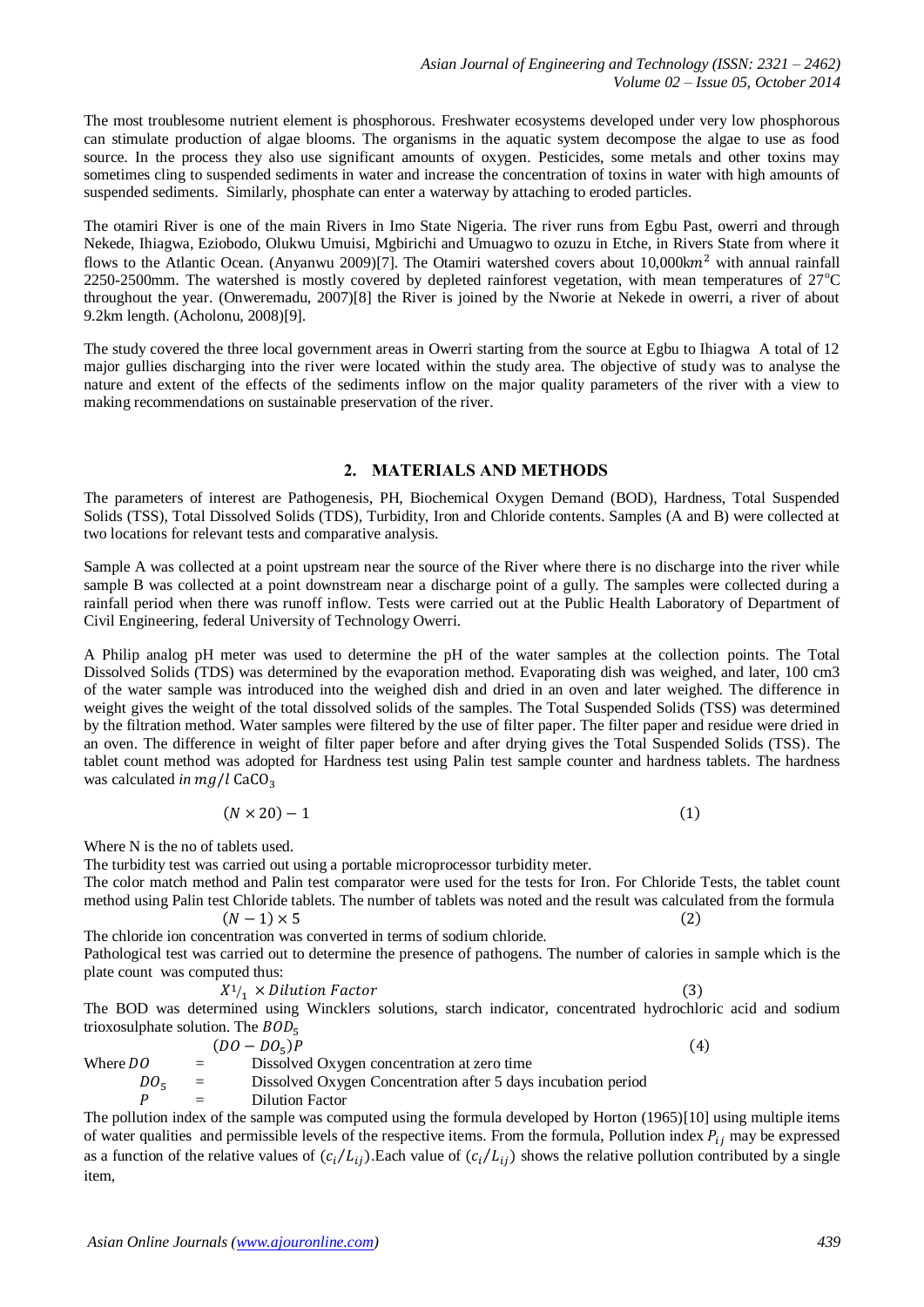The overall pollution index was computed using equation 5.

$$
P_{ij} = \sqrt{\frac{\left(\max^{C_i} / L_{ij}\right)^2 + \left(\max^{C_i} / L_{ij}\right)^2}{2}}
$$
(5)

Thus, 
$$
P_{ij} = F\left\{ {c_1}_{L_{1j}}, {c_2}_{L_{2j}}, {c_3}_{L_{3j}}, \dots, {c_i}_{L_{ij}} \right\}
$$
 (6)

Where  $c_i$ 's are the multiple item of water quality and the permissible items of water and  $L_{ij}$ 's are the permissible levels of the respective items. i is the number of the  $i_{th}$  item of the water quality and j is the number of the  $j_{th}$  water use. The items of water quality considered include Iron Hardness, Chloride, Ph, BOD, TSS and TDS.

## **3. RESULTS AND ANALYSIS**

Tables 1 presents the test results for samples A and B alongside WHO permissible values [11] for computation of the pollution index ( $P<sub>ii</sub>$  for the two samples). The percentage differences in the values are also presented. The results showed marked fluctuation in quality between samples from location A and B. Measured values of Ph, hardness, Iron, chloride, BOD, TSS and TDS indicated 30.8%, 88.9%, 50%, 60% , 176%, 94.5% and 84.4% differences respectively. Recent studies (Lacey, 1982)[12] confirm that increasing hardness in water is correlated with decreasing cardio-vascular mortality in males. It is important to note that Iron content for both samples are above maximum permissible levels. Iron has a lot of corrosive property which imparts to surface water as Iron (iii) hydroxide. The corrosive nature of this compound can cause harm to humans if the WHO permissible limit is exceeded (Egereonu and Ozuzu, 2005)[13].

It is important to note that there was absence of Pathogens in Sample A while Sample B contained 1.0 col of pathogens. This could lead to gastro-intestinal infections when the water is consumed. Tables 2 and 3 present computed values of

 $\frac{C_i}{L_{ij}}$  for the two samples.

For sample 'A' using equation 5

$$
P_{ij} = \sqrt{\frac{(1.667)^2 + (.45)^2}{2}}
$$
  
: 1.22

 $\equiv$ 

Similarly, for Sample 'B',

$$
P_{ij} = \sqrt{\frac{(3.33)^2 + (0.88)^2}{2}}
$$
  
= 2.43

A value of 1.0 is a critical value. Though the values of Pij obtained for samples A and B indicate pollution (greater than 1), the value for sample B is twice higher than the value for sample A. This indicates much higher level of pollution of pollution of the water sample collected near the gully discharge points relative to the one collected near a location of no sediment inflow.

| Parameters | Sample A                 | Sample B | Permissible<br>WHO Level | % Difference |
|------------|--------------------------|----------|--------------------------|--------------|
| Pathogens  | $\overline{\phantom{a}}$ | 1.0      | $\theta$                 | 100          |
| pH         | 6.0                      | 6.5      | 8.5                      | 30.8         |
| Hardness   | 90                       | 170      | 500                      | 88.9         |
| Iron       | 0.5                      | 1.0      | 0.3                      | 50           |
| Chloride   | 25                       | 40       | 250                      | 60           |
| <b>BOD</b> | 10.32                    | 28.48    | 30                       | 176          |
| <b>TSS</b> | 63.5                     | 124      | 500                      | 95.4         |

#### Ταβλε 1: Θυαλιτψ Τεστ Ρεσυλτσ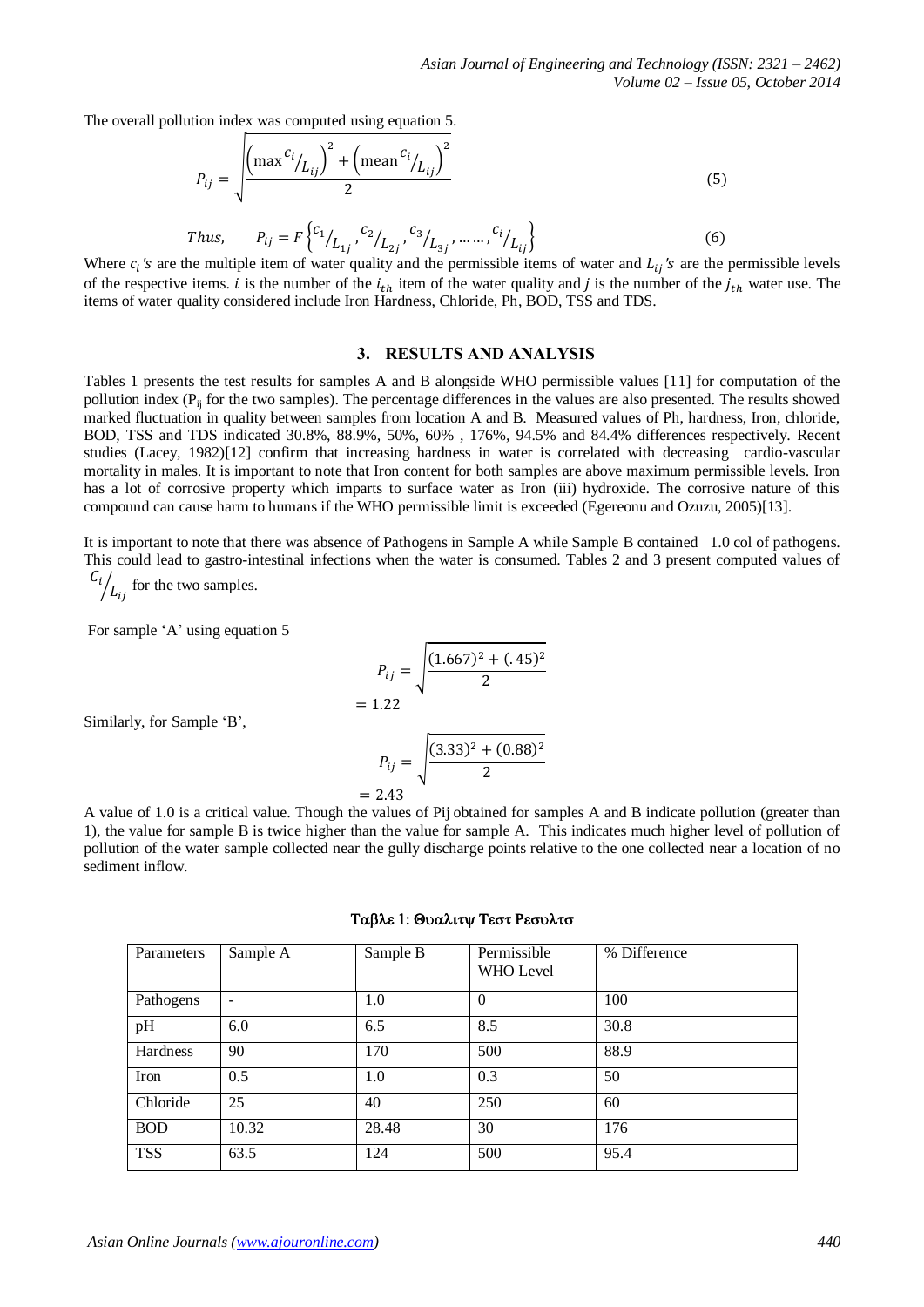TDS 24.4 45 1000 84.4

| Parameters             | Quality $(c_i)$ | Permissible WHO Level<br>$(L_{ij})$ | $c_{i}$<br>$/L_{ij}$ |
|------------------------|-----------------|-------------------------------------|----------------------|
| pH                     | 6.0             | 8.5                                 | 0.706                |
| Hardness               | 90              | 500                                 | 0.18                 |
| Iron                   | 0.5             | 0.3                                 | 1.667                |
| Chloride               | 25              | 250                                 | 0.1                  |
| <b>BOD</b>             | 10.32           | 30                                  | 0.344                |
| <b>TSS</b>             | 63.5            | 500                                 | 0.127                |
| <b>TDS</b>             | 24.4            | 1000                                | 0.0244               |
| Total ( $c_i/L_{ij}$ ) |                 |                                     | 3.148                |

## Tαβλε 3: Χομπυτατιον οφ  $P_i$  φορ Σαμπλε Β

| Parameters             | Quality $(c_i)$ | Permissible WHO Level | $\overline{c_i}_{L_{ij}}$ |
|------------------------|-----------------|-----------------------|---------------------------|
|                        |                 | $(L_{ij})$            |                           |
| Ph                     | 6.5             | 8.5                   | 0.76                      |
| Hardness               | 170             | 500                   | 0.34                      |
| Iron                   | 1.0             | 0.3                   | 3.33                      |
| Chloride               | 40              | 250                   | 0.16                      |
| <b>BOD</b>             | 28.48           | 30                    | 0.95                      |
| <b>TSS</b>             | 124             | 500                   | 0.25                      |
| <b>TDS</b>             | 45              | 1000                  | 0.045                     |
| Total ( $c_i/L_{ij}$ ) |                 |                       | 6.165                     |

# **4. CONCLUSION**

From the results, it is observed that sediment inflow from gully erosion into the river imparts negatively on the river quality. A higher value of pollution index for the sample collected near a gully discharge point relative to the sample collected at a location upstream where there are no discharge points confirms that the river is polluted by sediments inflow. Though the general level of pollution is moderate, the presence of Pathogens in Sample B and high Iron content should be a source of concern. Otamiri River serves as a major source of water to many communities along its course. Its pollution will impart negatively on public health. The implications on the health of rural dwellers that use the water should be a source of concern to the Government and Non- governmental organisations.

Since virtually all gullies in discharge into water courses, the pollution effect is bound to increase with increasing menace of gully erosion in South Eastern Nigeria. It is therefore necessary that a proactive and multidisciplinary approach should be adopted in solving the problems of Erosion. Beyond the primary effects such as loss of land and property, the secondary effects like sediments inflow into Rivers and the resultant effect on surface water quality should not be neglected. The cost of water treatment is bound to increase with depreciation of water quality.

## **5. REFERENCES**

[1]. Hundson, N.W. Instrumentation for Studies of the Erosive Power of Rainfall. *Proceedings of International Symposium on Erosion and Sediment Transport Measurement, Italy.* June 1981.